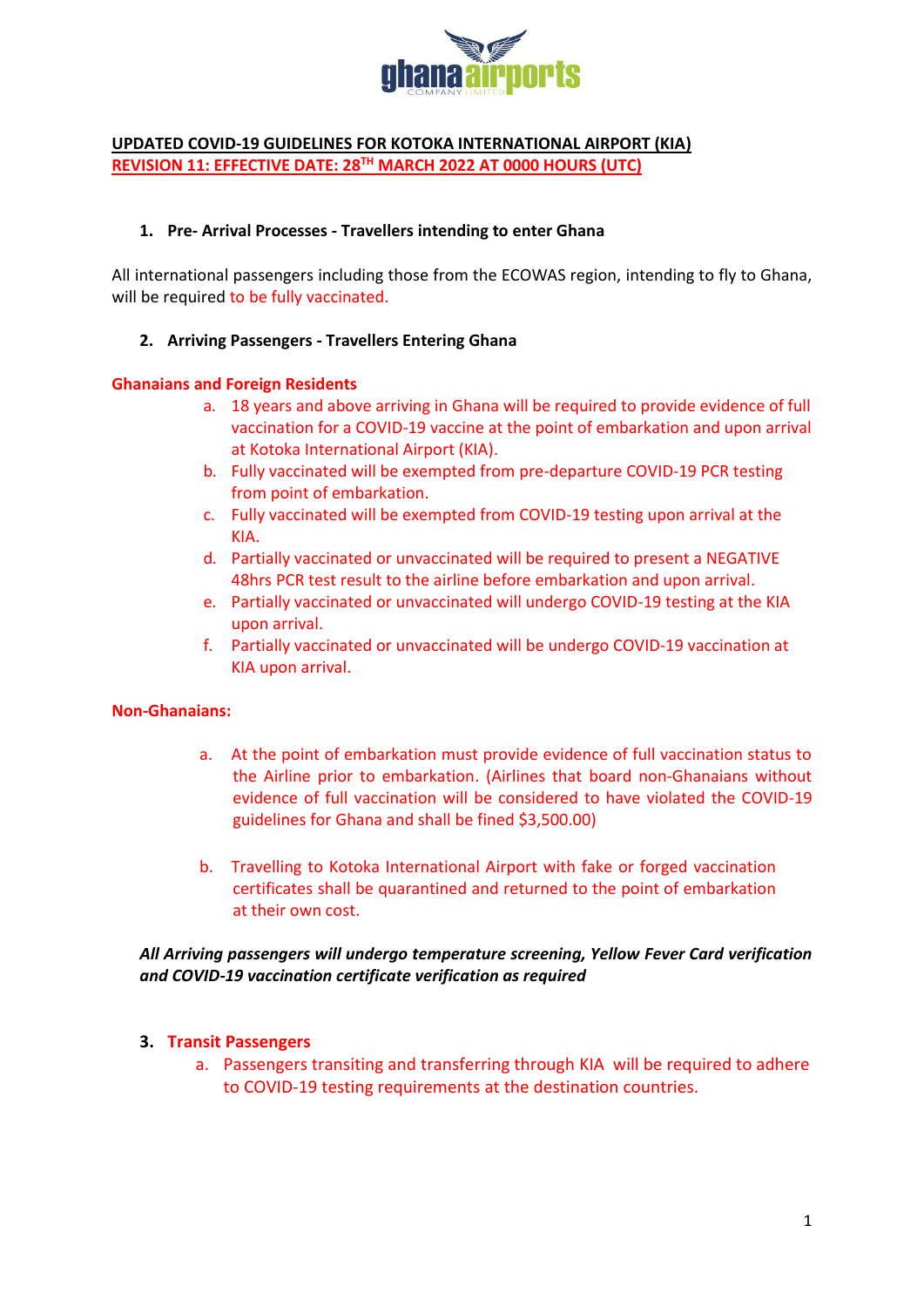

# **4. Exemptions**

- a. Children under 18 years will not be tested at the Airport upon arrival
- b. Children between 10-17 years who are unvaccinated are to submit a 48 Hour negative PCR test prior to embarkation to Ghana
- c. Children under 10 years are exempted from pre-departure COVID-19 PCR testing and COVID-19 testing at the Airport upon arrival
- d. Airline crew are exempted from the pre-departure and arrival COVID-19 testing and should follow the Airline policy for testing.
- e. Passengers who arrive under emergency circumstances such as diverted flights will not be required to undergo testing if they do not leave the airport or remain in isolation in their hotel.

# **5. Travelling with Pets**

a. Travelling with pets into Ghana is allowed in line with guidelines of the Veterinary Services Directorate of the Ministry of Food & Agriculture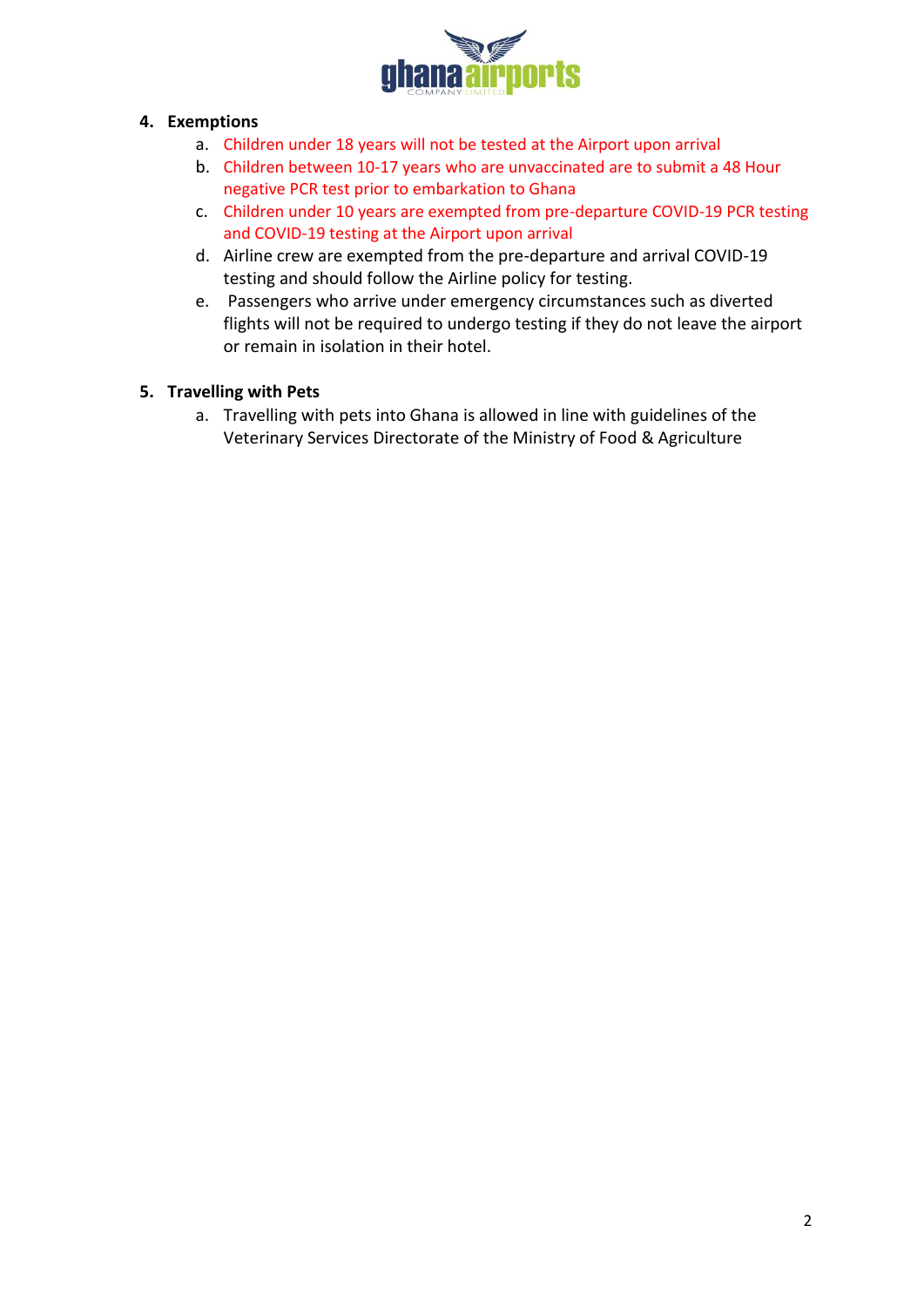

## **6. Departure Process- Passengers exiting Ghana**

- a. Passengers departing Accra will required to adhere to COVID-19 testing requirements for the destination countries.
- b. Departing passengers will undergo temperature screening at the entrance of Terminal 3 departures

## **Vaccination**

Definition of Fully Vaccinated - A person is said to be fully vaccinated when he/she has taken the full dose of vaccines approved and registered by the Food and Drugs Authority (FDA), Ghana.

The first dose of Johnson and Johnson and 2<sup>nd</sup> dose of all other approved vaccines should be at least 14 days prior to embarkation to be qualified as fully vaccinated.

#### **LIST OF COVID-19 VACCINES APPROVED FOR TRAVELLERS INTO GHANA**

https://covid19.trackvaccines.org/agency/who/

| <b>SN</b>                                                                                                                | <b>NAME OF VACCINE</b>                                                 | <b>MANUFACTURER</b>                                                                                                                                              |  |
|--------------------------------------------------------------------------------------------------------------------------|------------------------------------------------------------------------|------------------------------------------------------------------------------------------------------------------------------------------------------------------|--|
| <b>COVID-19 VACCINES GRANTED EMERGENCY USE AUTHORIZATION (EUA) BY THE GHANA FOOD AND</b><br><b>DRUGS AUTHORITY (FDA)</b> |                                                                        |                                                                                                                                                                  |  |
| $\mathbf{1}$                                                                                                             | Sputnik V (Gam-COVID-Vac)                                              | <b>Gamaleya National Centre of Epidemiology</b><br>and Microbiology, Russia                                                                                      |  |
| $\overline{2}$                                                                                                           | Covishield™ (Oxford/AstraZeneca<br>formulation)                        | Serum Institute of India (SIIPL) India                                                                                                                           |  |
| 3                                                                                                                        | COVID-19<br>Vaccine<br>Janssen<br>(Ad26.COV2. S)                       | Janssen Pharmaceutica NV<br>Einsteinweg 101, 2333 CB Leiden,<br>The Netherlands                                                                                  |  |
| 4                                                                                                                        | Pfizer - BioNTech's Comirnaty<br>(BNT162B2)                            | <b>BioNTech Manufacturing GmbH</b><br>Kupferbergterrasse 17-19, 55116 Mainz<br>Germany<br>Pfizer Manufacturing Belgium NV<br>Rijksweg 12, 2870 Puurs,<br>Belgium |  |
| 5                                                                                                                        | Moderna's Spikevax (mRNA 1273)                                         | Rovi Pharma Industrial Services, S.A<br>San Sebastian de los Reyes<br>Paseo de Europa, 50<br>28703.<br>Madrid, Spain                                             |  |
| 6                                                                                                                        | (previously<br>COVID-19<br>Vaxzevira<br>Vaccine AstraZeneca) (AZD1222) | AstraZeneca AB (Sweden)<br>SK Bioscience Co Limited (Republic of Korea)                                                                                          |  |